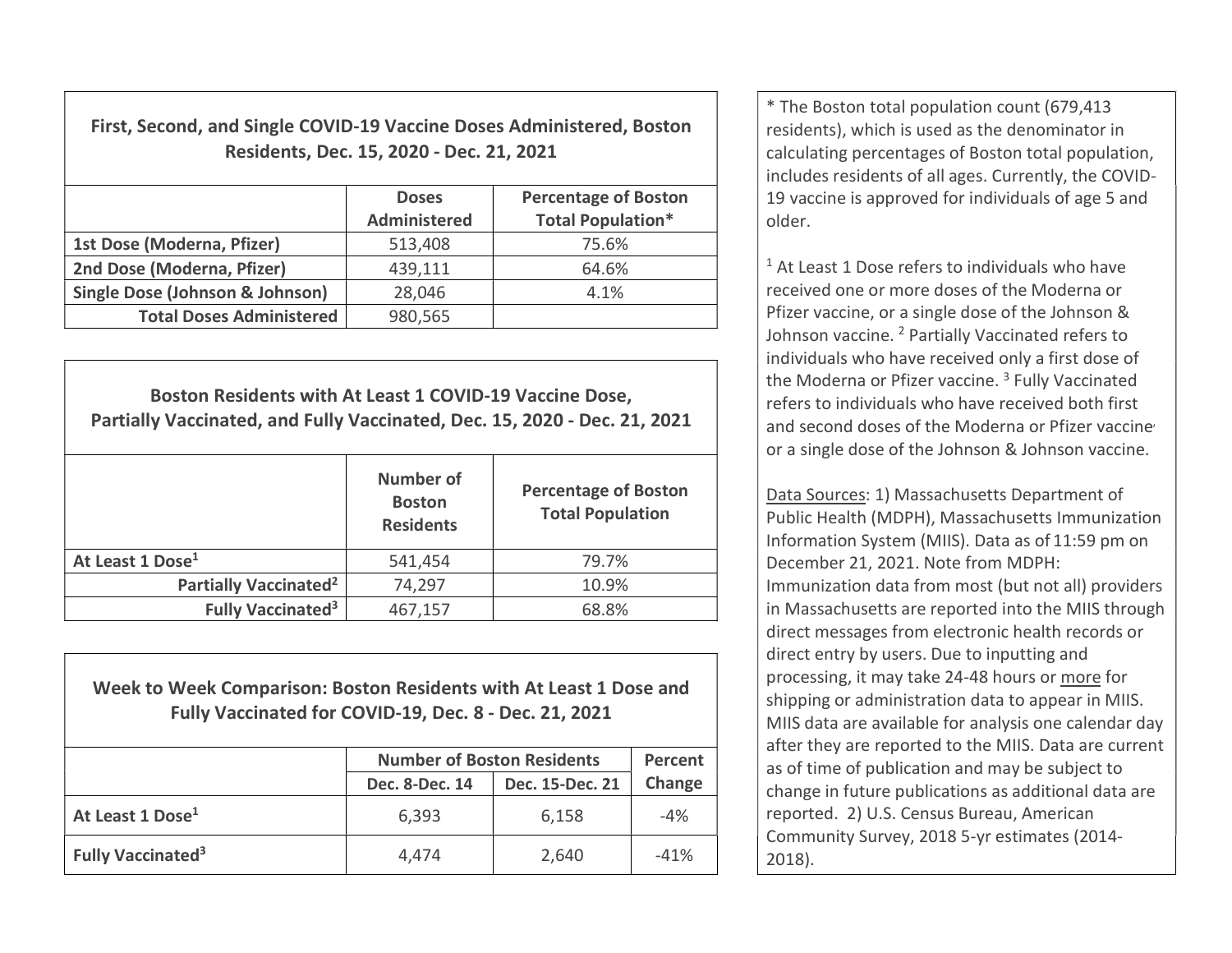

\* Total number of individuals receiving their initial dose in the 10-week period.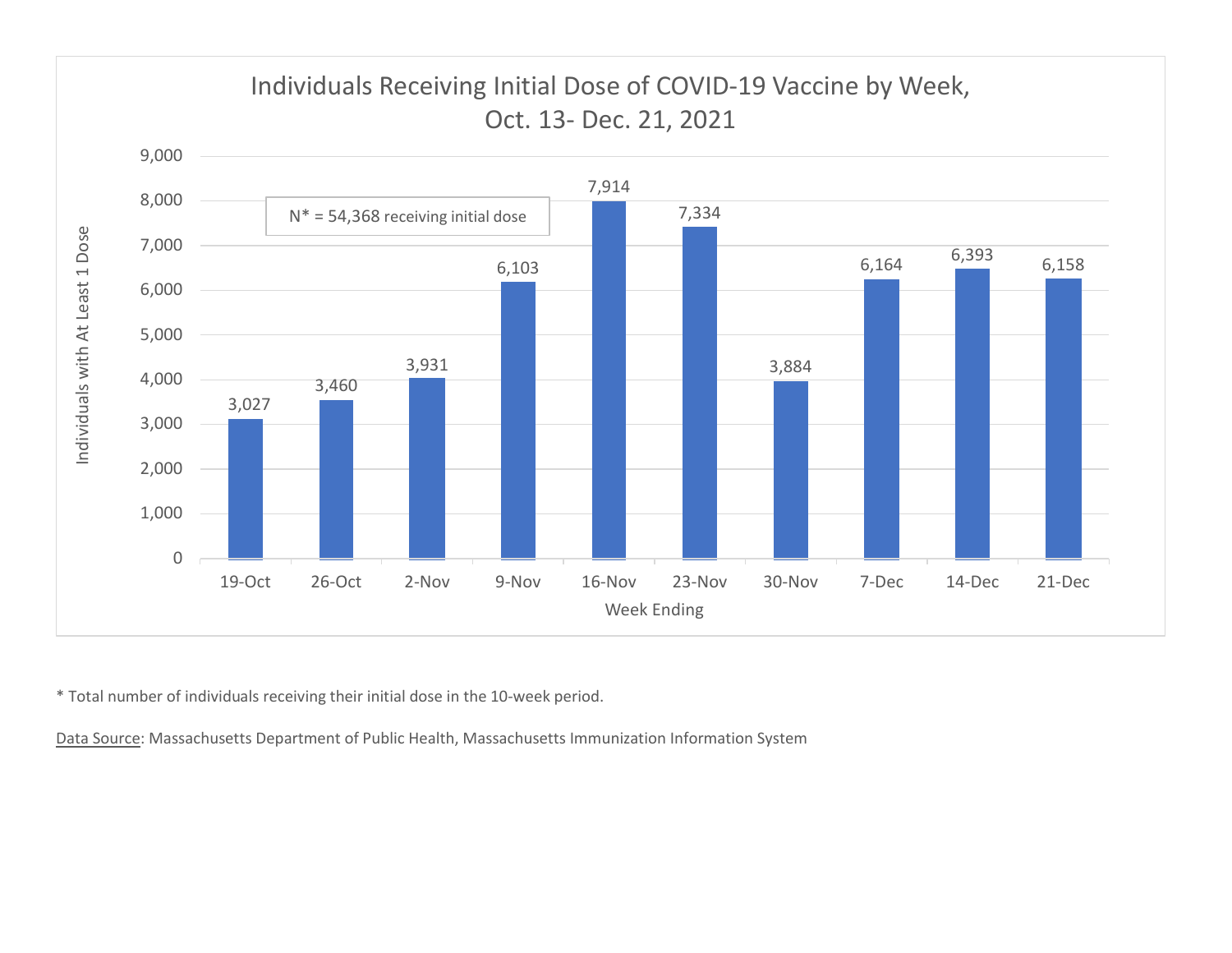

\* Total number of individuals receiving their final dose in the 10-week period.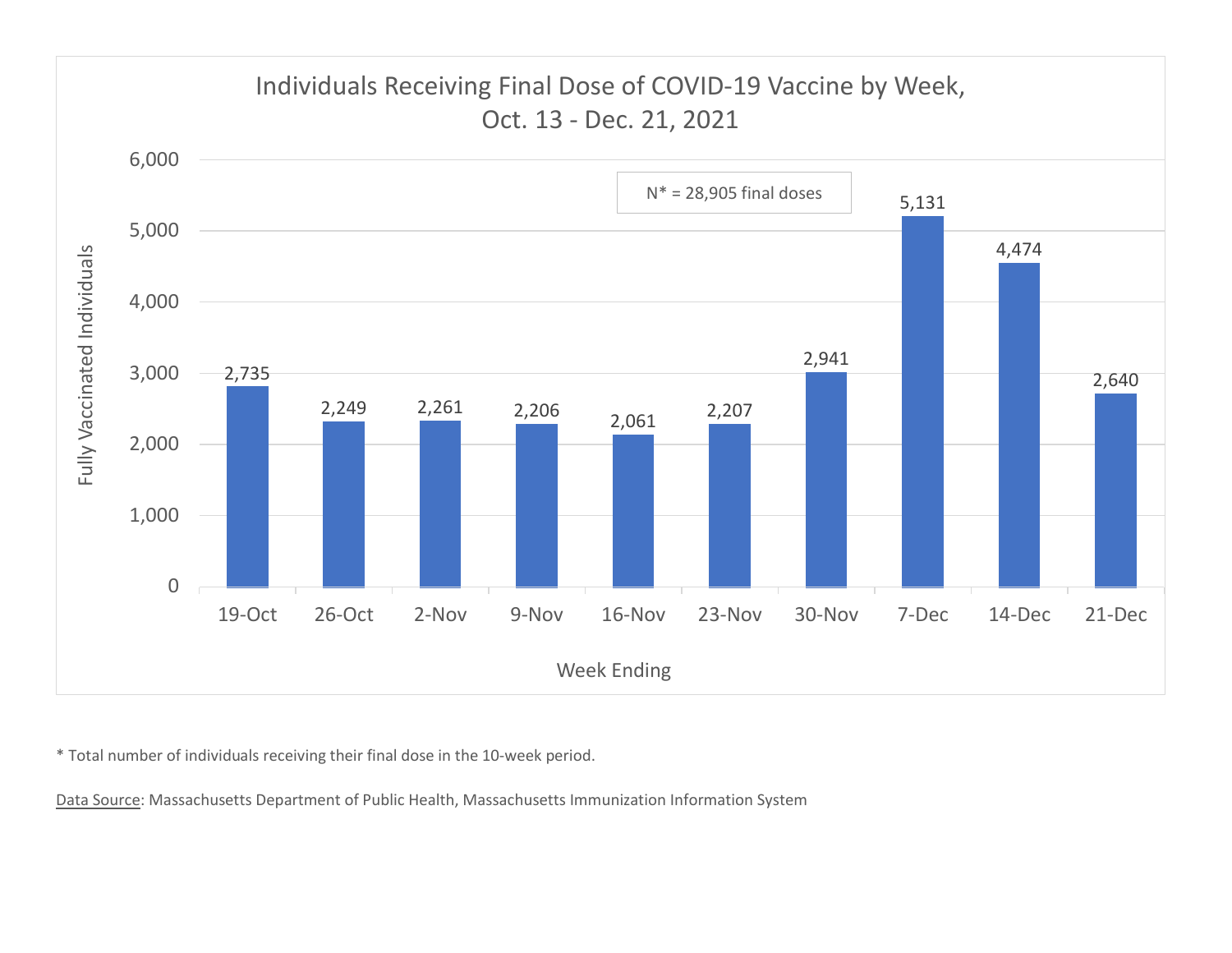

\* Varies from Total N of Individuals with At Least 1 Dose (541,454) due to missing age data for 7 individuals.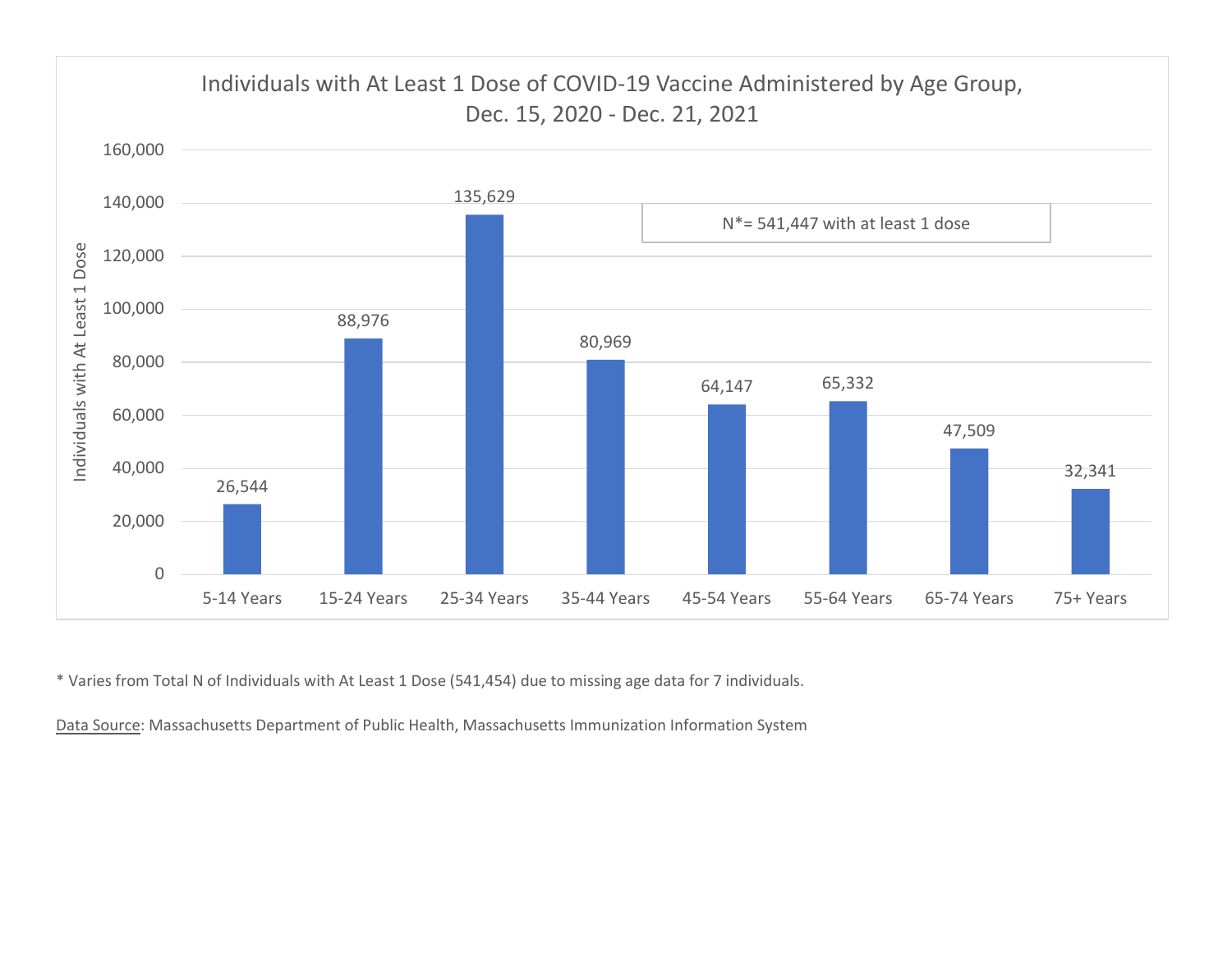

\* Varies from Total N of Individuals with At Least 1 Dose (541,454) due to missing age data for 7 individuals.

In accordance with CDC practices, BPHC has capped the percent of population coverage metrics at 99.9%. These metrics could be greater than 99.9% for multiple reasons, including census denominator data not including all individuals that currently reside in the county (e.g., part time residents) or potential data reporting errors. Estimates may change as new data are made available.

Percentage of overall Boston population with at least 1 dose = 79.7%.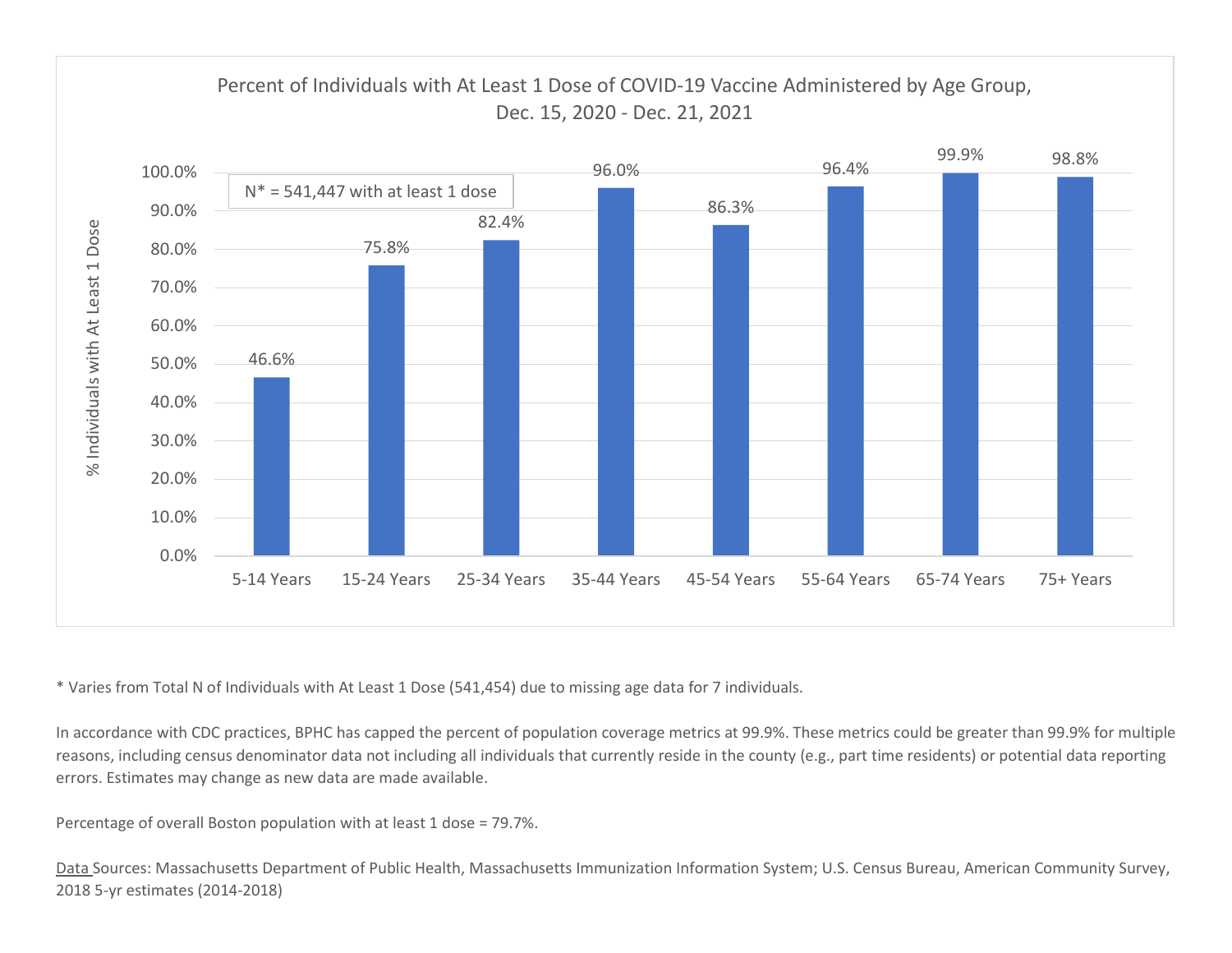

\* Varies from Total N of Fully Vaccinated Individuals (467,157) due to missing age data for 4 individuals.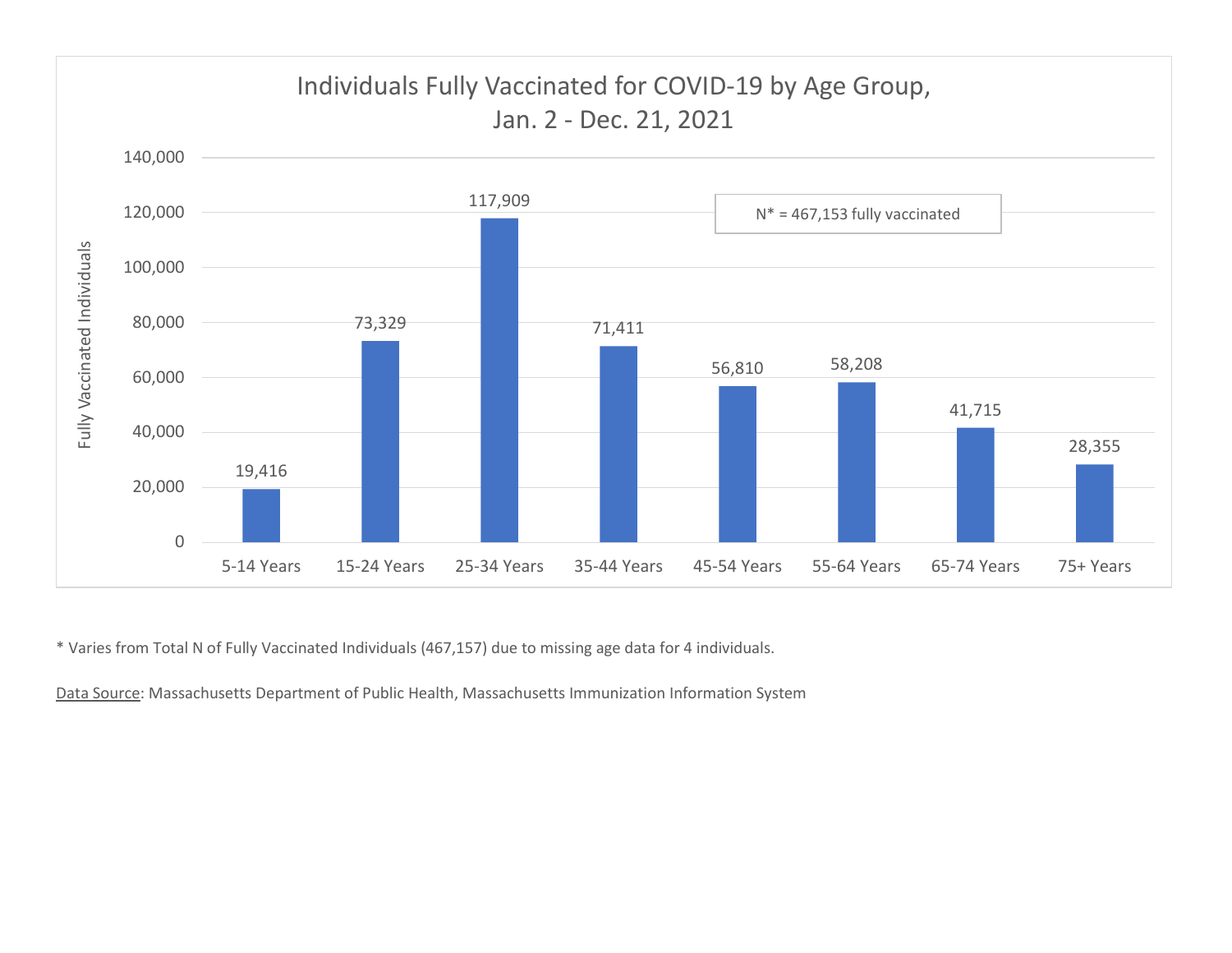

\* Varies from Total N of Fully Vaccinated Individuals (467,157) due to missing age data for 4 individuals.

Percentage of overall Boston population fully vaccinated = 68.8%.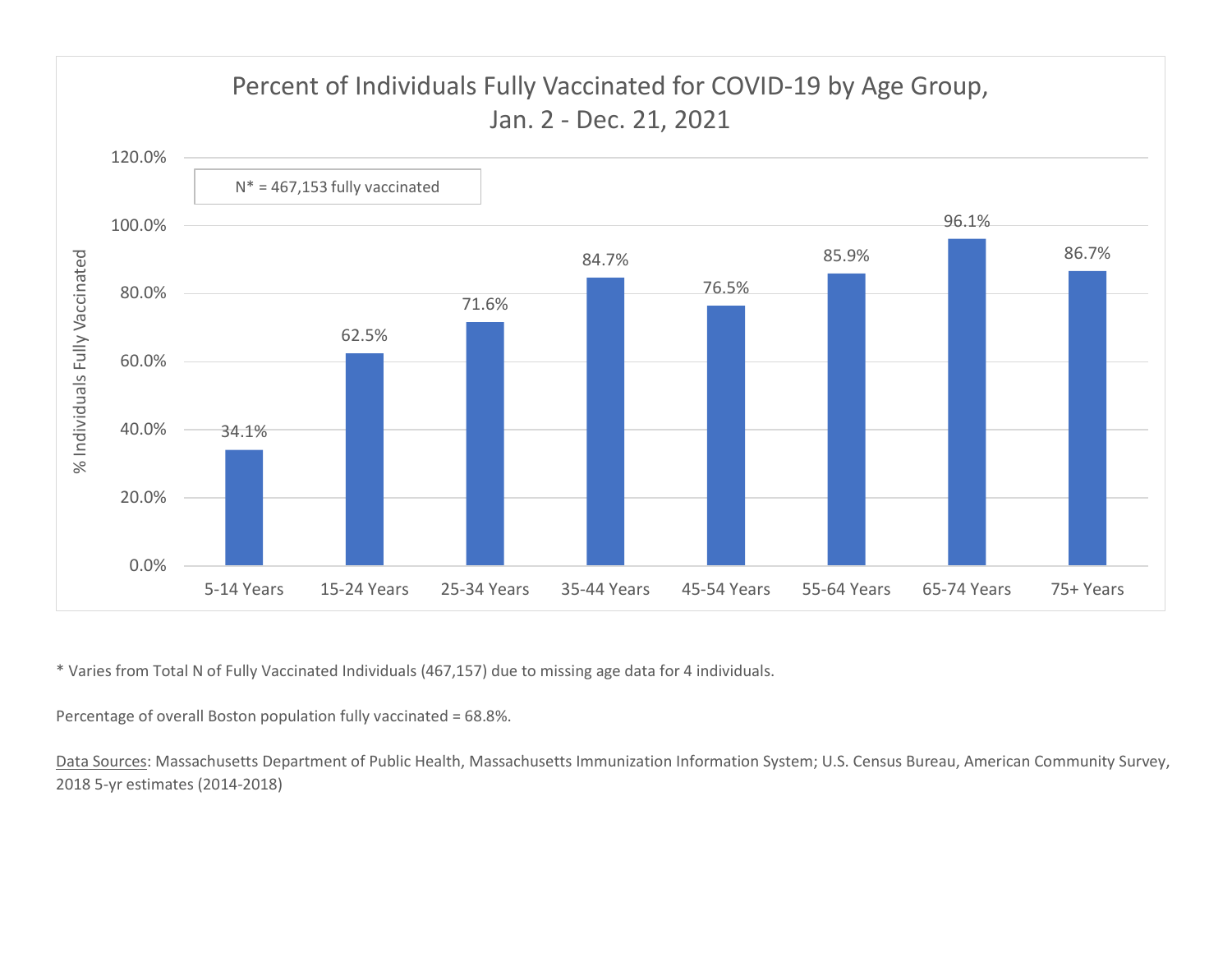## Individuals with At Least 1 Dose of COVID-19 Vaccine Administered by



Asian/PI = Asian, Native Hawaiian, and Pacific Islander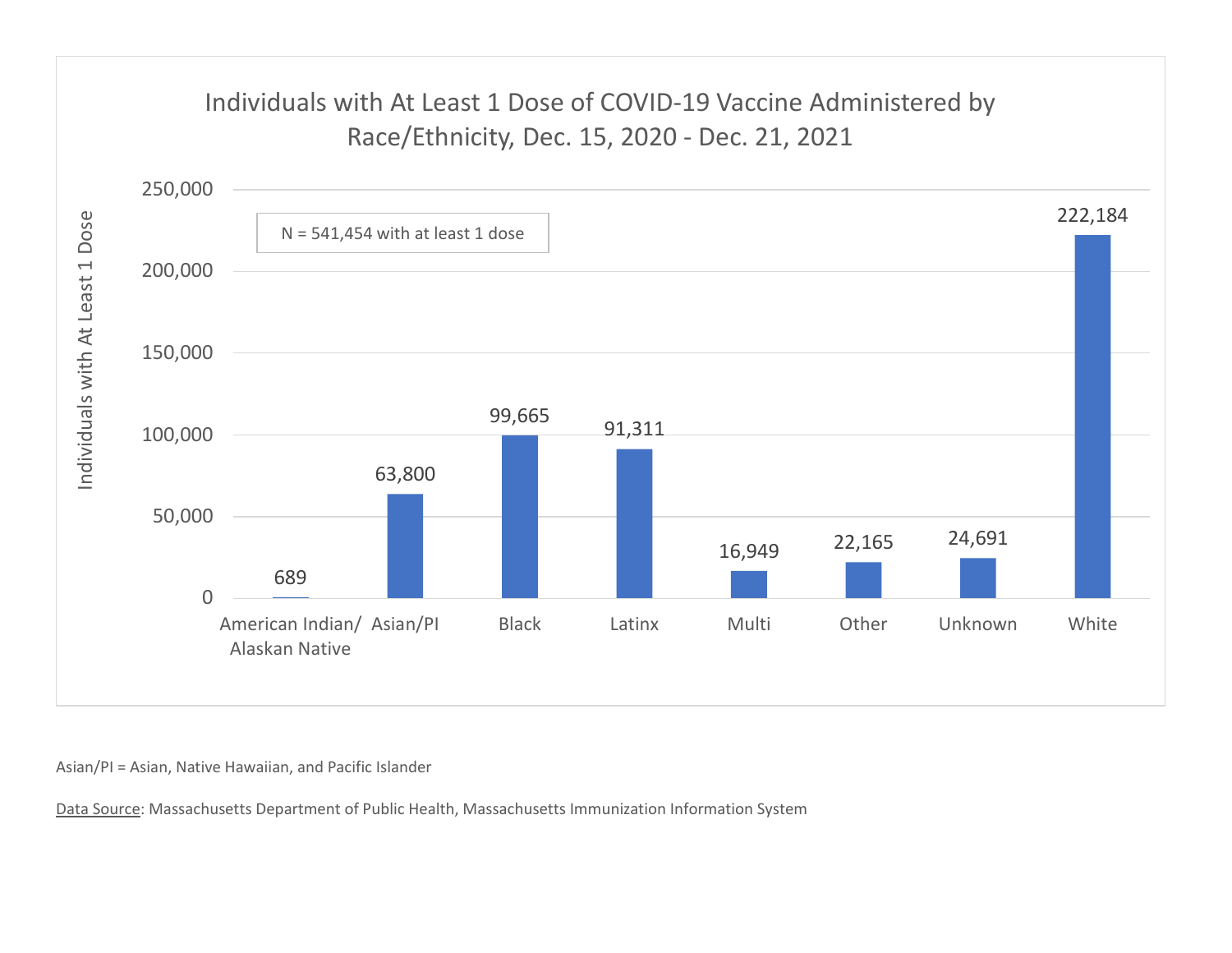## 97.4% 64.7% 68.2% 73.5% 80.0% 100.0% 120.0% Percentage of Individuals with At Least 1 Dose of COVID-19 Vaccine rcentage of Individuals with At Least 1 Dose of COVID-19 Vaccine<br>Administered by Race/Ethnicity, Dec. 15, 2020 - Dec. 21, 2021<br> $N^* = 477,649$  with at least 1 dose  $N^* = 477,649$  with at least 1 dose



Asian/PI = Asian, Native Hawaiian, and Pacific Islander

\* Varies from Total N of Individuals with At Least 1 Dose (541,454) because data for residents who identify as Multiracial, Other, or Unknown are not included in this chart due to lack of comparable population data.

Percentage of overall Boston population with at least 1 dose = 79.7%.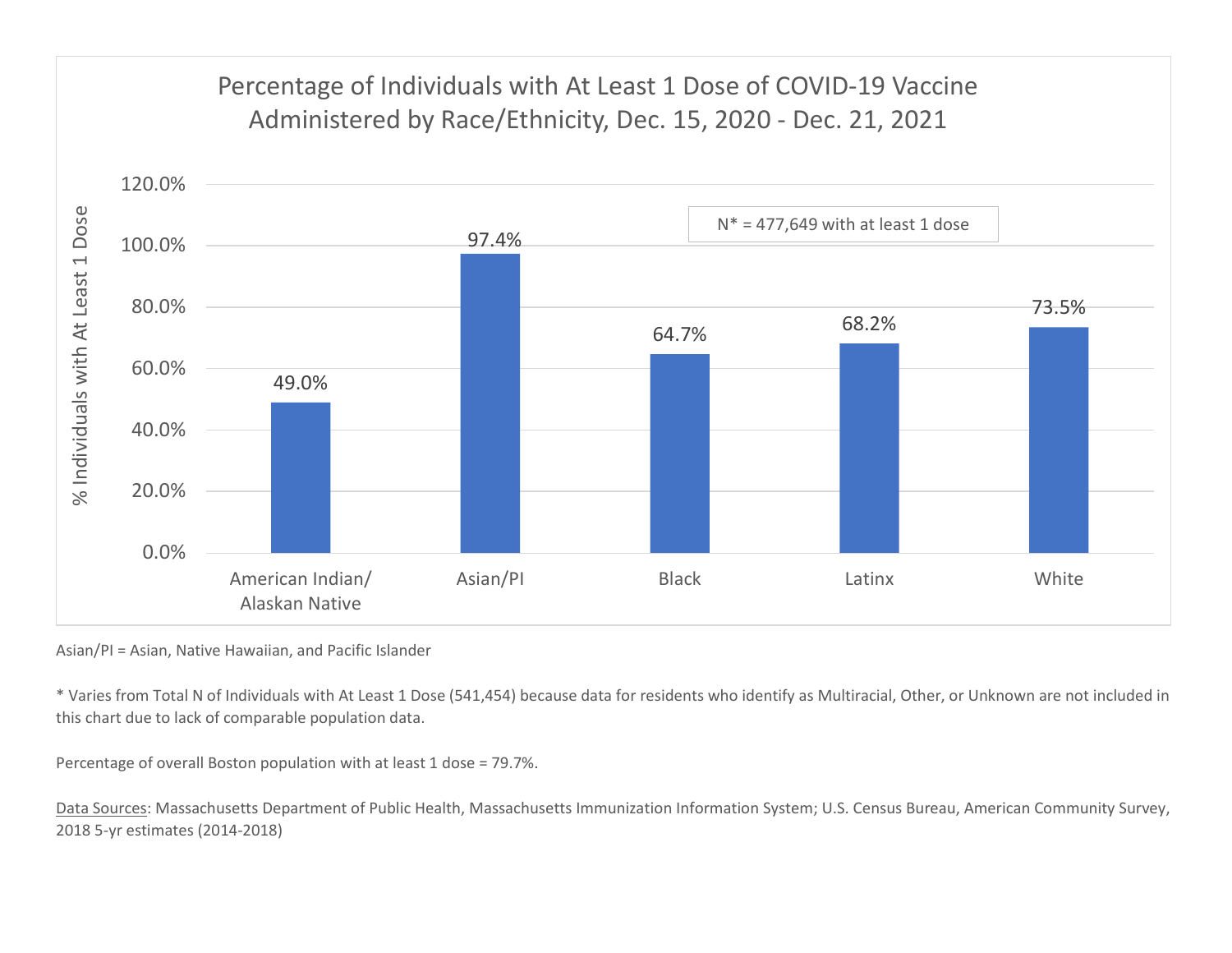

Asian/PI = Asian, Native Hawaiian, and Pacific Islander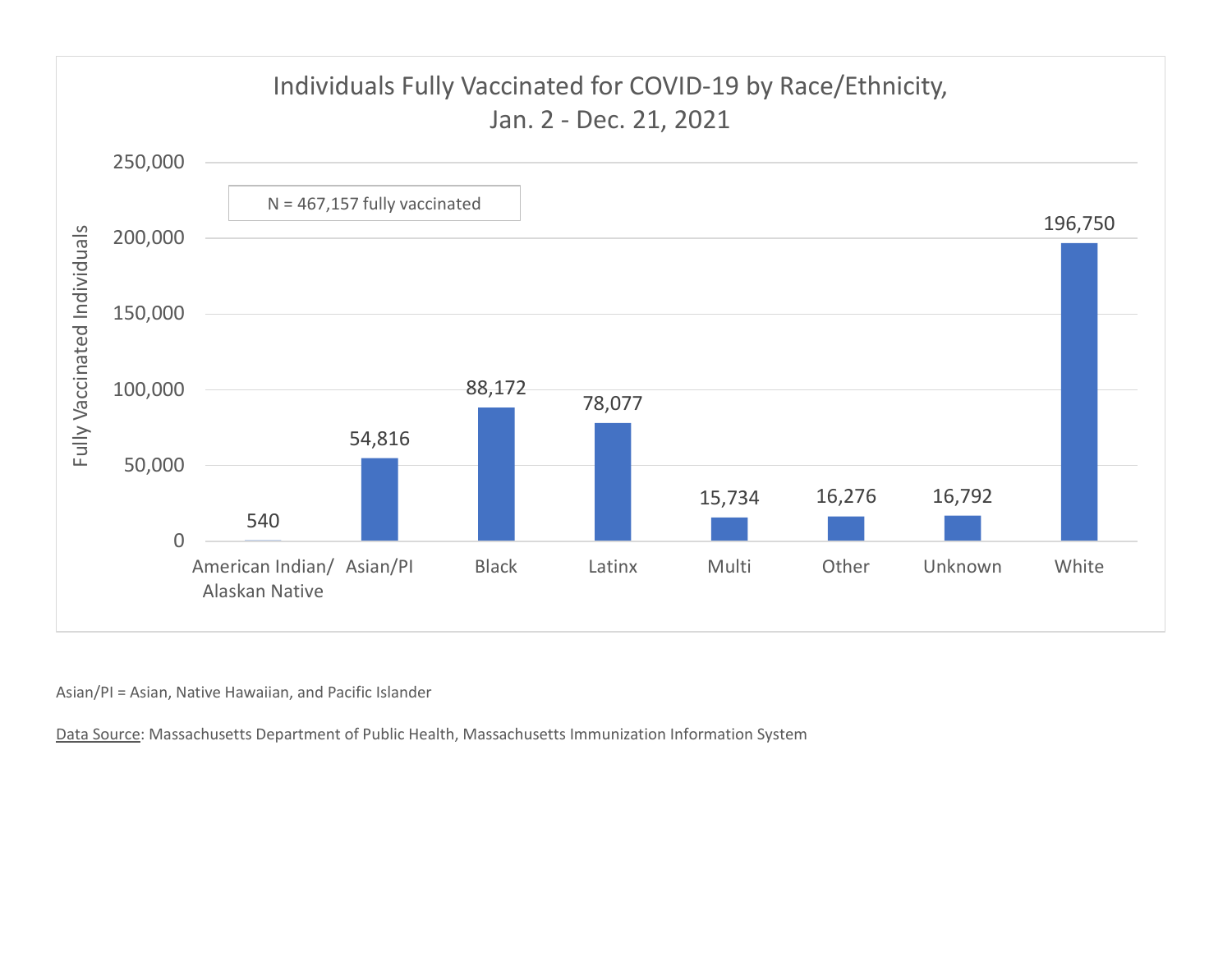

## Asian/PI = Asian, Native Hawaiian, and Pacific Islander

\* Varies from Total N of Fully Vaccinated Individuals (464,157) because data for residents who identify as Multiracial, Other, or Unknown are not included in this chart due to lack of comparable population data.

Percentage of overall Boston population fully vaccinated = 68.8%.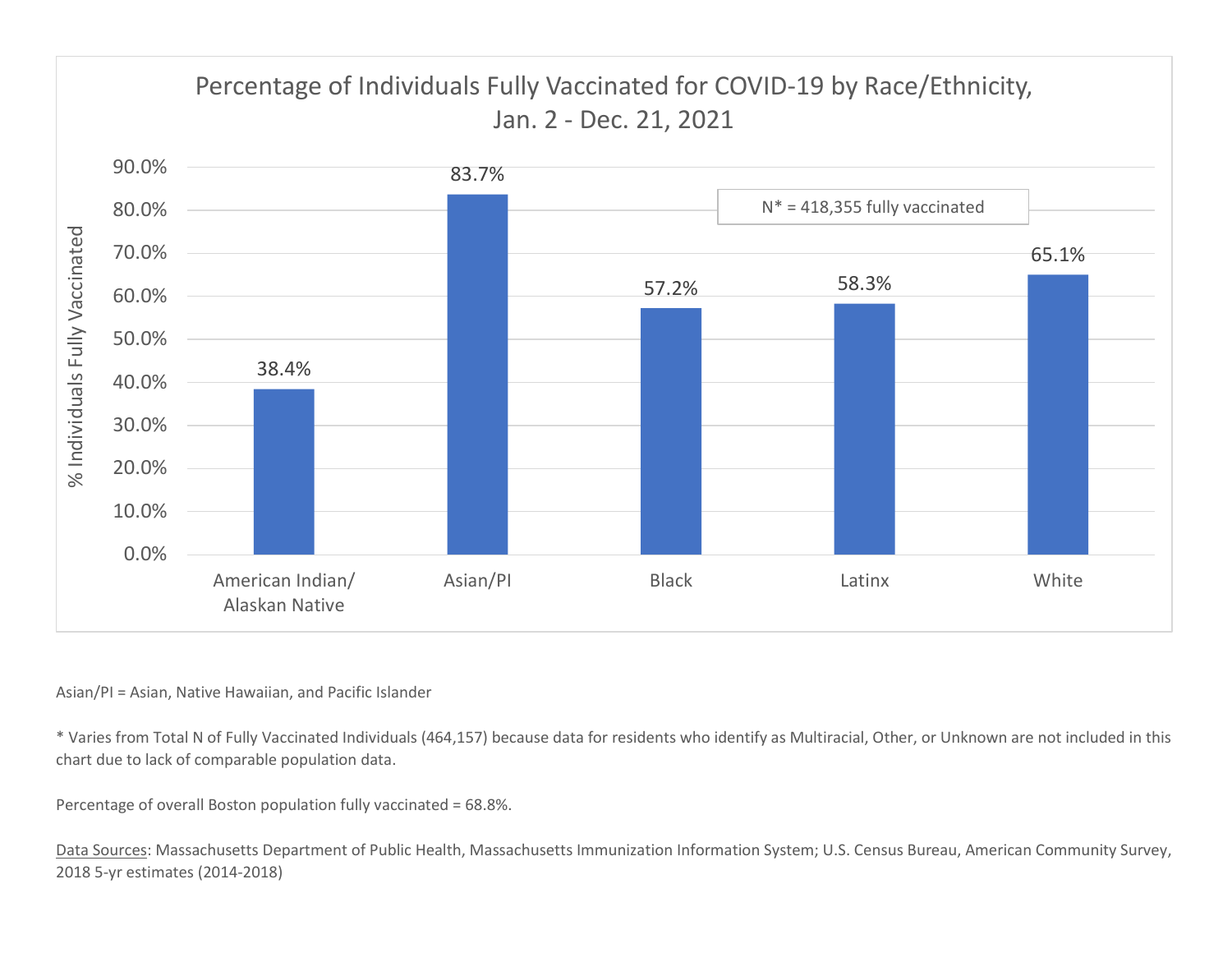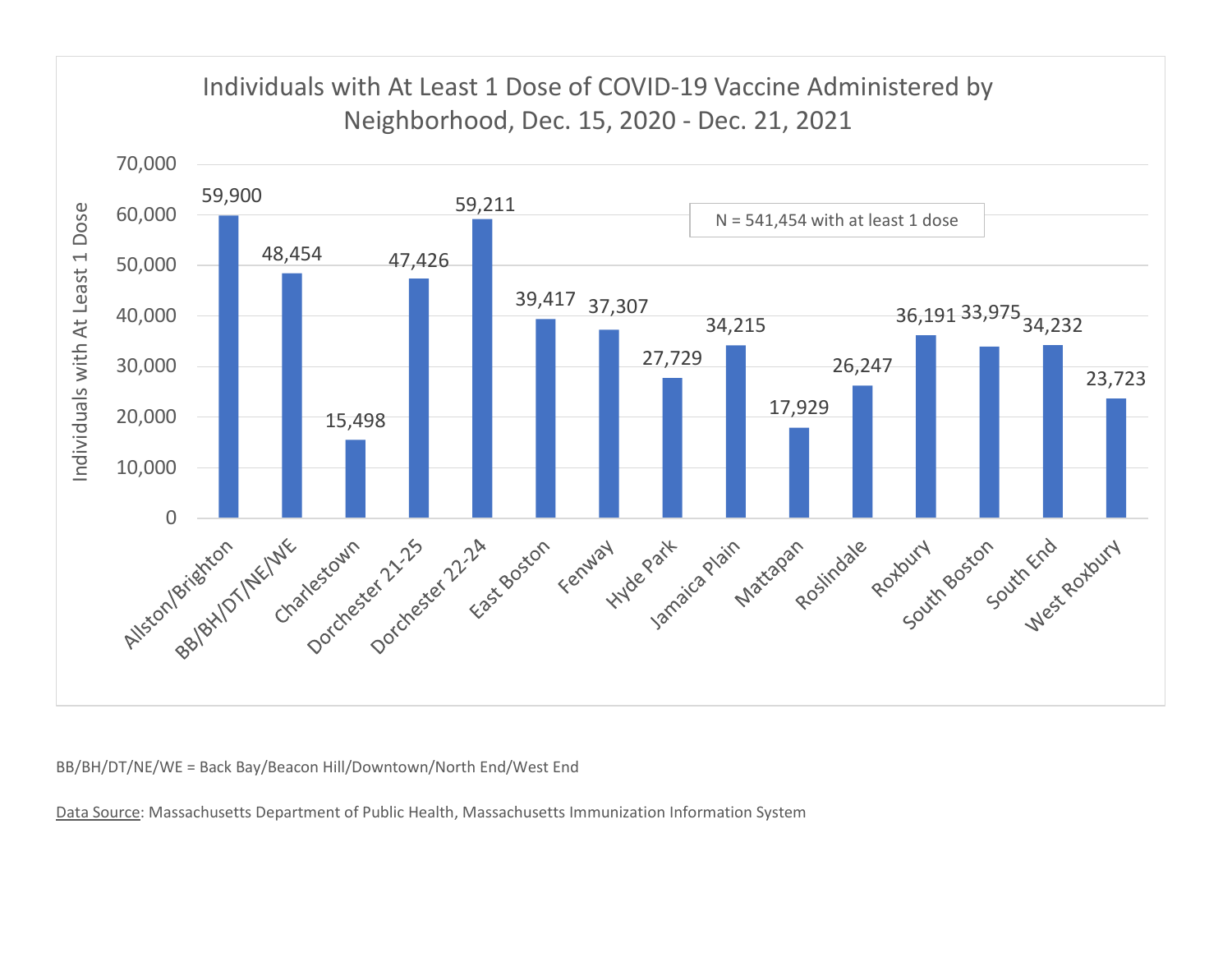

Percentage of overall Boston population with at least 1 dose = 79.7%.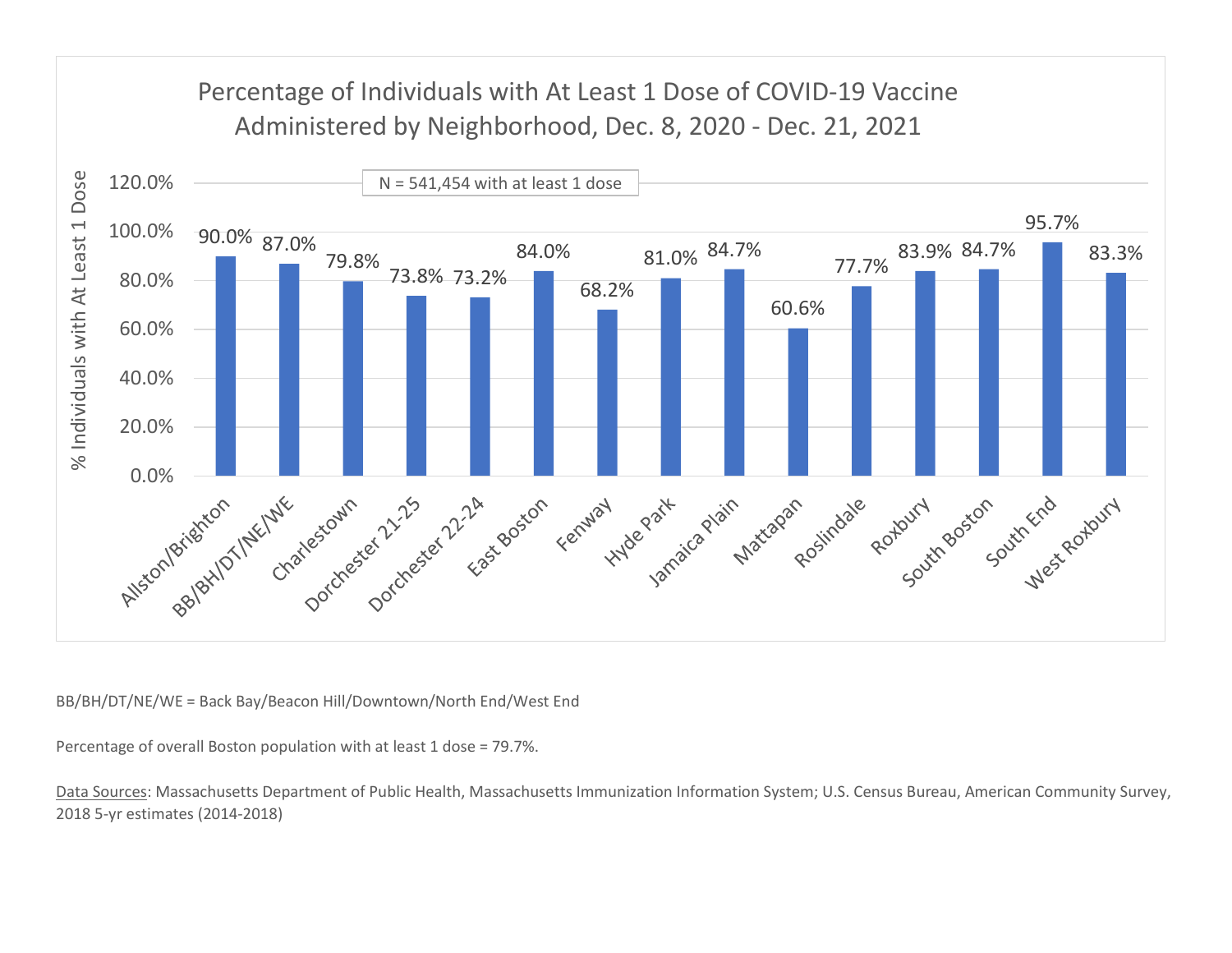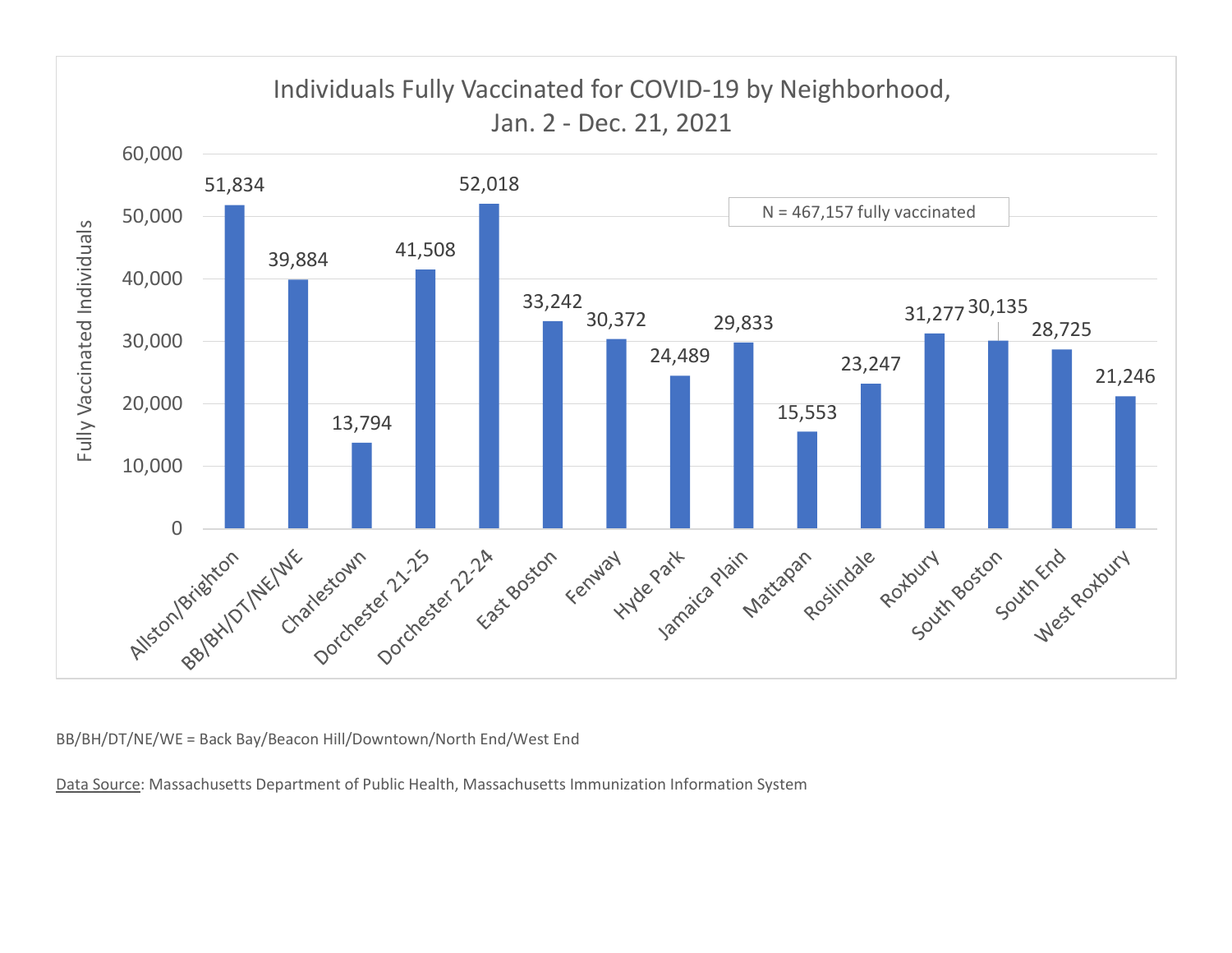

Percentage of overall Boston population fully vaccinated = 68.8%.